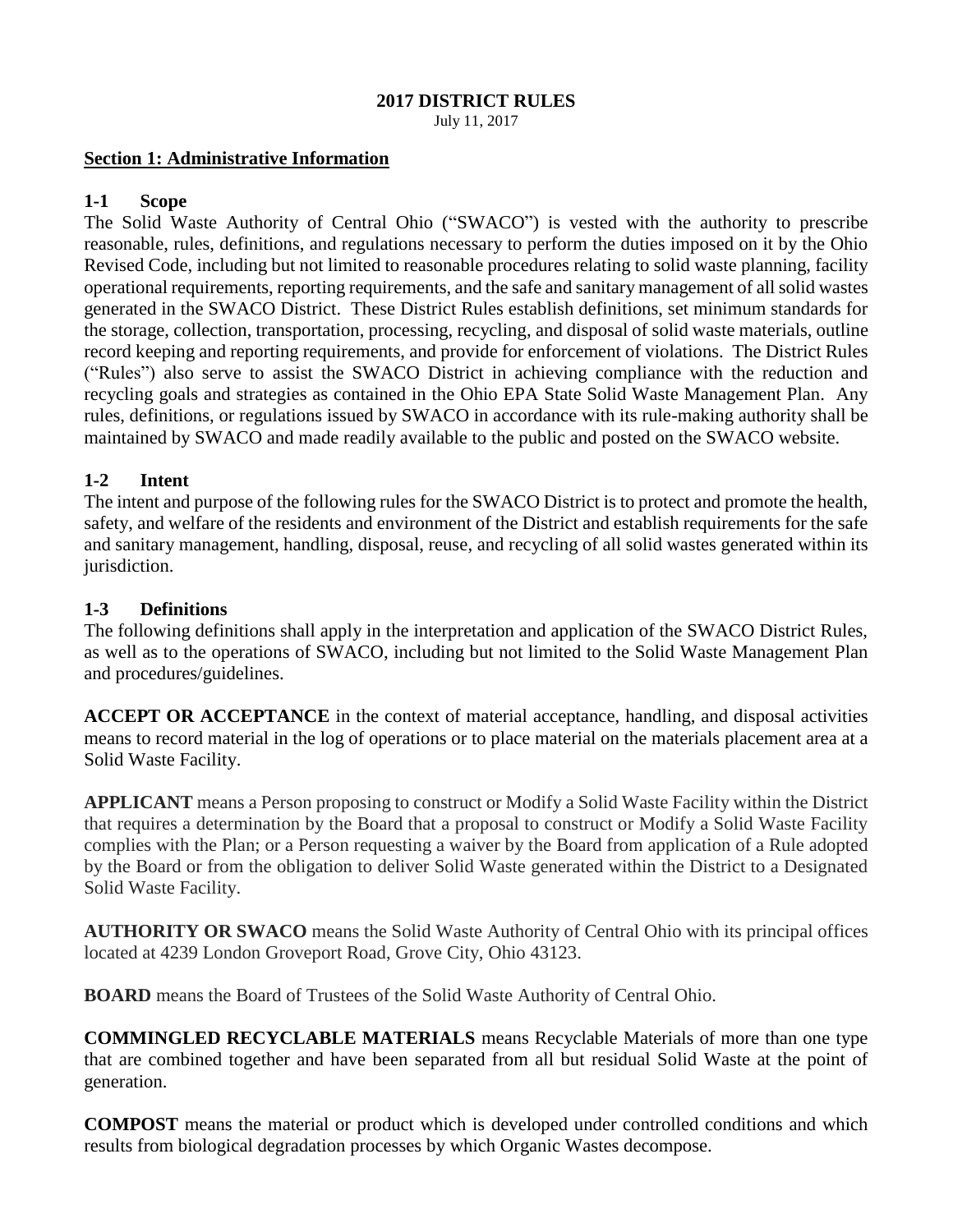**COMPOSTING** means a controlled process of biological decomposition which transforms Solid Wastes into products useful as soil amendments. Controlled conditions include but are not limited to grinding, shredding, piling, physical turning, aerating, adding moisture, or other processing of Solid Wastes.

**COMPOSTING FACILITY** means any building, portion of a building, or area in which Organic Waste, animal waste, and/or Yard Wastes are collected, stored, or processed which is permitted or required to be permitted by the Ohio EPA.

**DESIGNATED SOLID WASTE FACILITY** means those Solid Waste Facilities designated in the initial or amended SWACO Plan or as may hereafter become designated pursuant to Sections 343.013, 343.014, or 343.015 of the Revised Code.

**DISTRICT** means the SWACO Solid Waste Management District and includes the Territory of Franklin County and portions of Delaware, Fairfield, Licking, Pickaway, and Union counties. Section 3734.52(A) of the Revised Code requires that if a municipal corporation is located within more than one solid waste management district, the entire municipal corporation is included in the district where the majority of its population resides.

**ELECTRONIC WASTE OR E-WASTE** means unwanted electronic appliances and devices, including but not limited to: computers, monitors, tablets, e-readers, cell phones, fax machines, copy machines, televisions, stereo/audio equipment, phones, personal digital assistants (PDAs), game consoles, video recorders, and electronics from industrial sources.

**EXECUTIVE DIRECTOR** means that Person employed by the Board with the title of Executive Director.

**FOOD WASTES** means (i) waste material of plant or animal origin, or a combination thereof, that results from the preparation or Processing of food for animal or human consumption, (ii) that is separated by the Generator from the Municipal Solid Waste stream, and (iii) managed separately from other Solid Waste materials, including but not limited to materials not capable of decomposing to Compost. Food Wastes may also include packaging, utensils, and food containers composed of readily biodegradable material capable of decomposition in accordance with the ASTM D6400 standard required for use.

**FRANKLIN COUNTY SANITARY LANDFILL OR FCSL** means the sanitary landfill owned and operated by SWACO, located at 3851 London Groveport Road in Jackson Township, and includes any vertical or horizontal expansion of that landfill.

**GENERAL PLANS AND SPECIFICATIONS** means that information required to be submitted to the Board for review for the construction or Modification of any proposed Solid Waste Facility and includes, but is not limited to, a site plan for the proposed Solid Waste Facility and all other information required by the Siting Strategy contained in the SWACO Plan.

**GENERATION FEE** means a fee established pursuant to section 3734.573(A) of the Revised Code and assessed upon each ton of Solid Waste generated within the District.

**GENERATOR** means any Person, by site location, whose act or Process produces waste or first causes a waste to become subject to these regulations.

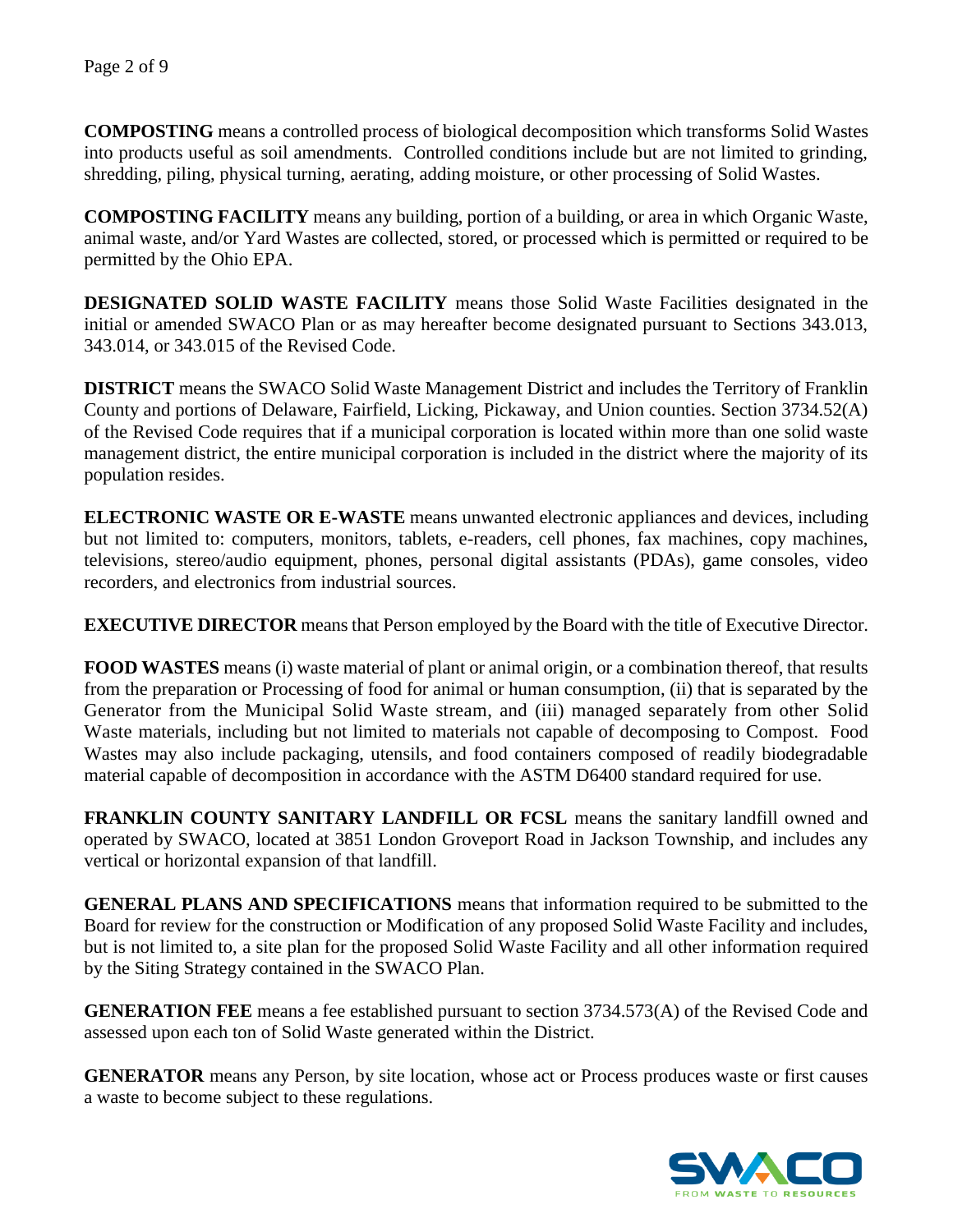**HAZARDOUS WASTE** means a Solid Waste with properties that make it dangerous or potentially harmful to human health and/or the environment. In accordance with the Resource Conservation and Recovery Act, Hazardous Waste is a waste that appears on one, or more, of the four Hazardous Waste lists (F-list, K-list, P-list, or U-list) or exhibits at least one of the four characteristics (ignitability, corrosivity, reactivity, or toxicity).

**HOUSEHOLD HAZARDOUS WASTE** means hazardous products that are used and disposed of by residential, as opposed to industrial or commercial, consumers. Household Hazardous Wastes are exempted from Hazardous Waste regulations.

**ILLEGAL DUMPING** means causing Solid Waste to be placed, deposited, or dumped in or upon any street, alley, public highway, or road in common use, or upon any private property, public park, or other public property other than properly designated or set aside for such purpose by the government for proper land disposal. Illegal Dumping may be referred to as unlawful dumping.

**LANDFILL** means an area of land or an excavation in which wastes are placed for permanent disposal.

**LEGITIMATE RECYCLING FACILITY** means an engineered facility or site where Recycling of material other than scrap tires is the primary objective of the Facility, including: (a) Facilities that Accept only Source Separated Recyclable Materials, except scrap tires, and/or Commingled Recyclables which are currently recoverable utilizing existing technology; and (b) Facilities that: (i) Accept mixed or Source Separated Solid Waste; (ii) recover for beneficial use not less than sixty percent (60%) of the weight of Solid Waste brought to the Facility each month (as averaged monthly) for not less than eight (8) months in each calendar year, and (iii) dispose of not more than forty percent (40%) of the total weight of Solid Waste brought to the Facility each month (as averaged monthly) for not less than eight (8) months in each calendar year.

**MANIFEST** means the document for identifying the quantity, composition, origin, routing, and destination of Special Handling Wastes during its transportation from the point of generation to the point of storage, treatment, or disposal.

**MATERIALS RECOVERY FACILITY (MRF)** means a Solid Waste Management Facility that provides for the extraction from Solid Waste of Recyclable Materials, materials suitable for use as a fuel or soil amendment, or any combination of those materials. This term does not include facilities that recover less than sixty percent (60%) of Recyclable Material from the Solid Waste received on an annual average.

**MAXIMUM FEASIBLE UTILIZATION** means the use of a Designated Solid Waste Facility that operates at not less than ninety-five percent (95%) of its designed capacity and/or Ohio EPA-permitted allowable maximum daily waste receipts at the Board-approved rates and charges to be paid by any Person that delivers Solid Waste or Recyclable Materials to the Designated Solid Waste Facility.

**MODIFY OR MODIFICATION** means a change in the operation of an existing In-District Solid Waste Facility that requires the approval of the Director of the Ohio Environmental Protection Agency or that involves a change in the type of material, manner of operation, or activities conducted at a Solid Waste Facility.

**MUNICIPAL SOLID WASTE OR MSW** means Solid Waste from household, community, commercial, and agricultural, and/or industrial sources that does not contain Hazardous Waste as defined in 40 CFR Part 261 unless it is Household Hazardous Waste as defined in 40 CFR §261.4(b)(1).

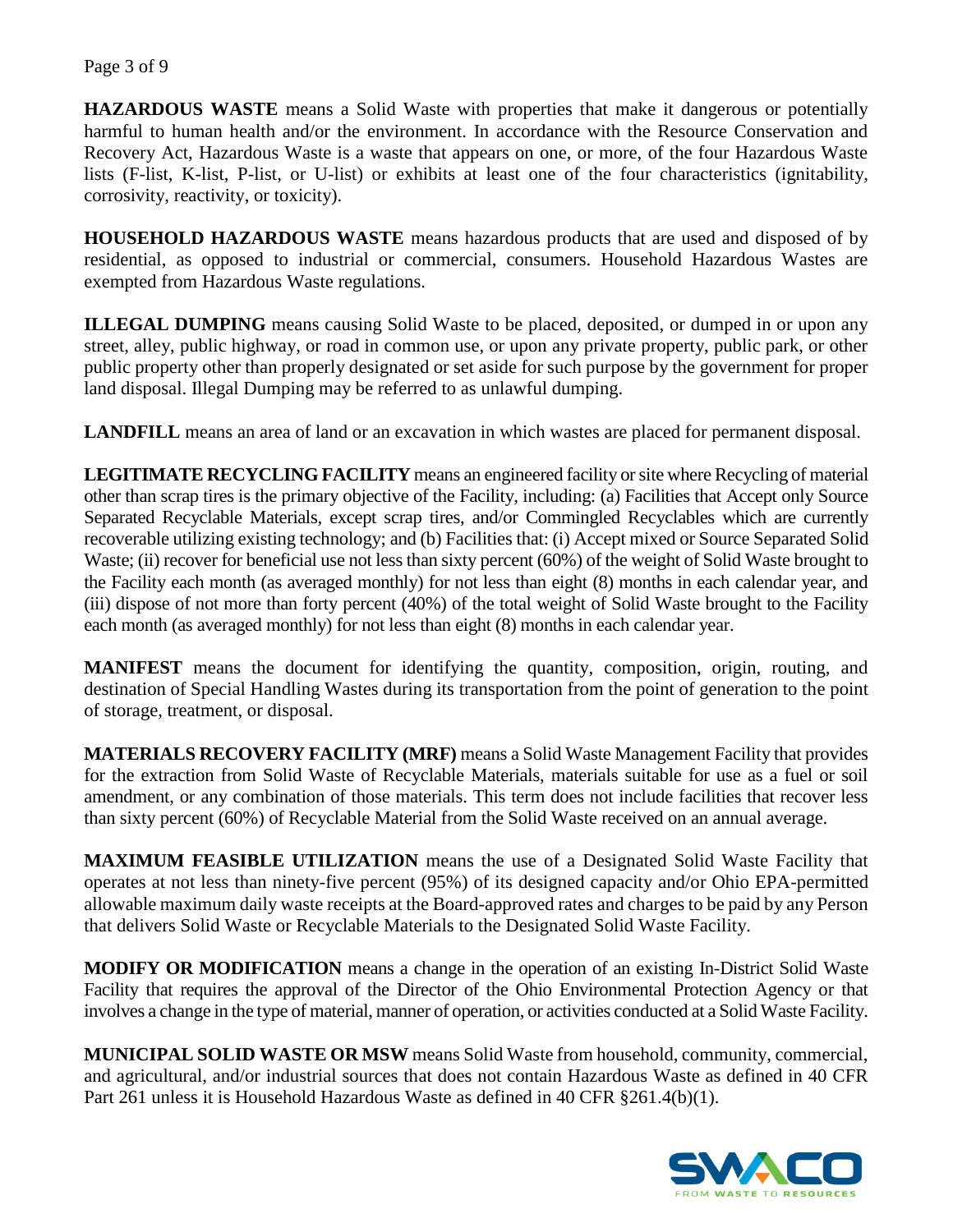**NOTICE OF VIOLATION OR NOV** means a written notice that may be issued by SWACO if a Person, Owner, Operator, or responsible Person is alleged to be in violation of a condition or section of these regulations, presents a threat to human health, public safety or the environment.

**OPEN DUMP** means a site that is not licensed as a Solid Waste Facility where Solid Wastes, including scrap tires or infectious wastes, are deposited into a body or stream of water or onto the surface of the ground.

**OPERATOR** means the Person responsible for the overall operation of a disposal site, Solid Waste Facility, or any part of that site.

**ORGANIC WASTE** means Food Wastes, Yard Waste, uncontaminated wood waste, animal waste, crop residue, paper waste, or other non-hazardous carbonaceous waste, such as paper, corrugated paper or cardboard, that is collected and Processed separately from the rest of the Municipal Waste Stream.

**OWNER** means the Person who owns a disposal site, Solid Waste Facility, or any part of the site.

**PERSON** means an individual, partnership, firm, company, corporation, association, sole proprietorship, joint venture, Owner, Operator, Generator, government unit, or any other legal entity.

**PLAN** means the SWACO Solid Waste Management Plan initially approved by the Director of the Ohio Environmental Protection Agency on May 14, 1993, and as subsequently amended thereafter.

**PROCESS OR PROCESSED** means manual, mechanical, or automated separation of Recyclable Material from other materials; separation of Recyclable Materials from each other; cleaning, bundling, compacting, cutting, or packing of Recyclable Material. This shall not include melting, rendering, smelting, vulcanizing, or purification by application of heat or chemical process.

**RECYCLABLE MATERIALS OR RECYCLABLES** means Solid Waste that can be Processed and returned to the economic mainstream in the form of raw materials or products, which may include, but is not limited to, the following: newspaper, corrugated cardboard, aluminum, Yard Waste, office paper, glass, tin and steel cans, metal, motor oil, plastic, antifreeze, wood, and Food Waste.

**RECYCLING FACILITY** means a facility designed and operated to receive, store, or Process Recyclable Material which has been separated at the source from all but residual Solid Waste for the purpose of marketing the material for use as raw material in the manufacturing process of new, reused, or reconstituted products. A Recycling Facility shall not include Compost operations accumulating less than twenty-five (25) cubic yards of compostable material at any given time or a farm-based Compost operation where compostable material is used exclusively on the site where the material is composted.

**SCAVENGING** means the uncontrolled or unpermitted removal of material from the Solid Waste stream received at a Solid Waste Facility for disposal for any purpose in a manner which interferes with the safe, efficient operation of the system.

**SOLID WASTE** means such unwanted residual solid or semisolid material as results from industrial, commercial, agricultural, and community operations, excluding earth or material from construction, mining, or demolition operations, or other waste materials of the type that would normally be included in demolition debris, nontoxic fly ash, spent nontoxic foundry sand, and slag and other substances that are

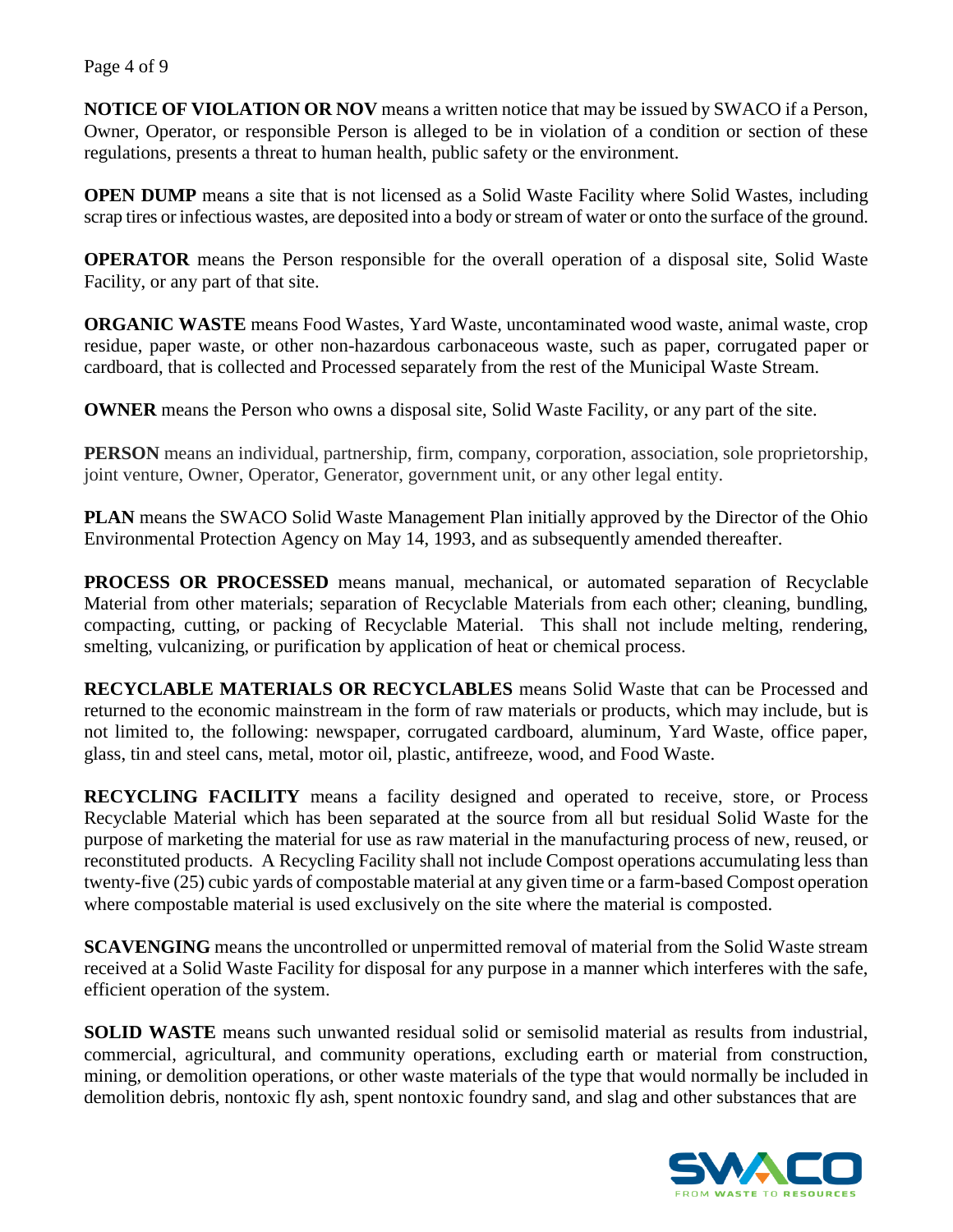not harmful or inimical to public health, and includes, but is not limited to, garbage, tires, combustible and non-combustible material, street dirt, and debris. Solid Waste does not include any material that is an infectious waste or a Hazardous Waste.

**SOLID WASTE FACILITY** means a facility that collects, stores, transports, transfers, Processes, treats, and/or disposes of Solid Wastes or conducts resource recovery activities. A Solid Waste Facility shall include a Recycling facility, Yard Waste facility, or any facility which receives any Solid Waste material streams for Processing or disposal.

**SOLID WASTE MANAGEMENT AUTHORITY** means the Solid Waste Authority of Central Ohio (SWACO) and its agents.

**SOURCE SEPARATED** means materials, including Commingled Recyclables, that have been separated or kept separate from the Solid Waste stream at the point of generation for the purpose of additional sorting or Processing those materials for recycling or reuse in order to return them to the economic mainstream in the form of raw material for new, reused, or reconstituted products which meet the quality standards necessary to be used in the marketplace.

**SPECIAL WASTES** means a Solid Waste that requires special handling procedures or permitting and/or special disposal methods because of its physical characteristics, chemical makeup, or biological nature. This category includes, but is not limited to:

- Ash from fires, furnaces, boilers, or incinerators
- Automotive Shredder Residue, subject to testing by SWACO on a quarterly basis
- Chemical compounds or petroleum products new or used
- Contaminated soils and USTs
- Debris and/or residue from spill cleanup work
- Drums and drum pads
- Demolition waste from industrial facilities
- Filter cakes
- Friable asbestos containing materials
- Industrial Process wastes
- Manufacturing residue
- Treated Infectious/pathological or biological waste
- Off-specification products or outdated products (i.e., food, consumer, or industrial products)
- Oil and grease
- PCB waste
- Pharmaceutical wastes Pollution control wastes
- Process wastes
- Railroad ties
- RCRA empty containers
- Resource exploration, mining, and production wastes
- Sandblast grit
- Sludge and/or paste type material
- Tank bottoms

**TRANSFER STATION OR SOLID WASTE TRANSFER FACILITY** means any site, location, tract of land, installation, or building that is used or intended to be used primarily for the purpose of transferring

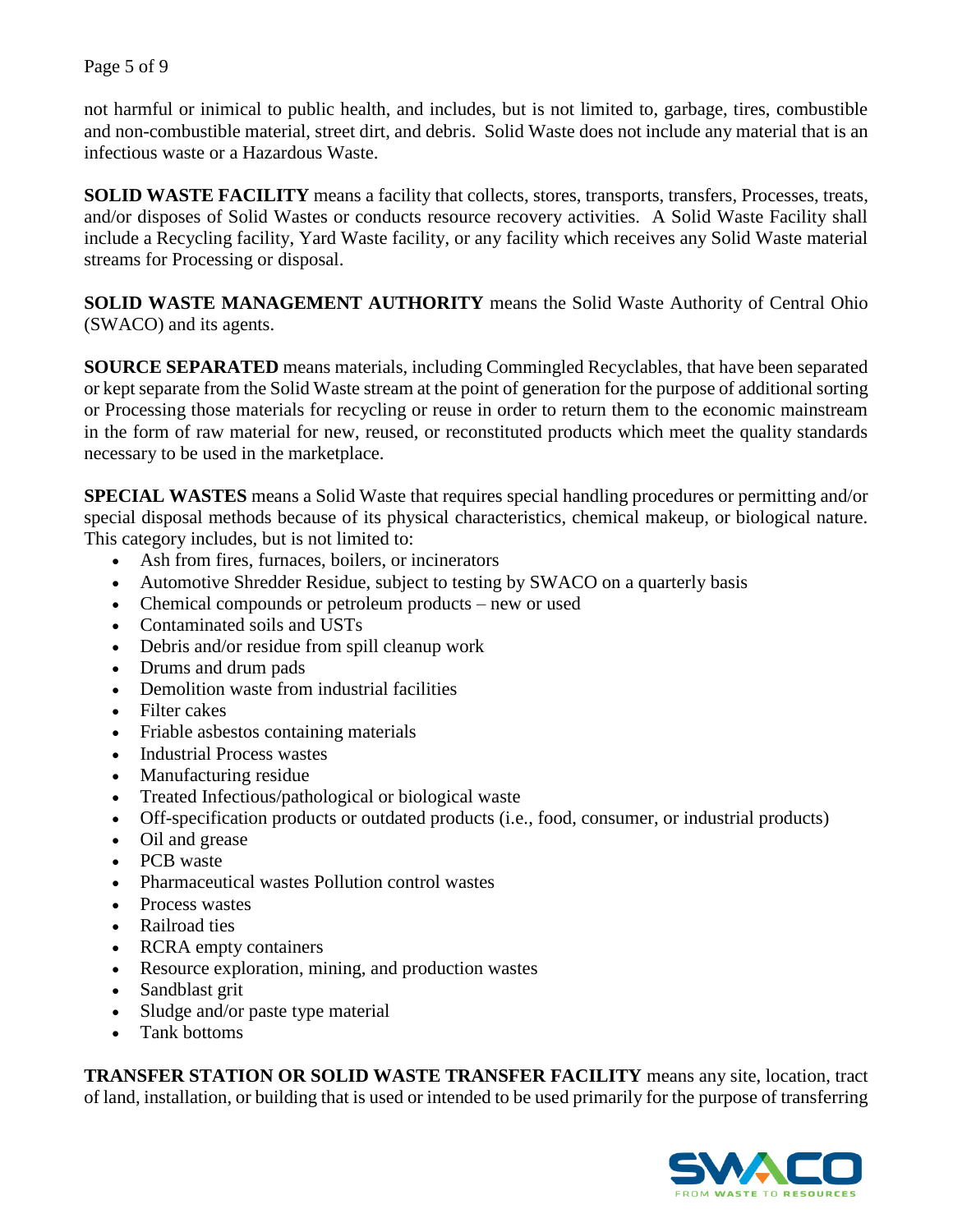Solid Wastes that were generated off the premises of the facility from vehicles or containers into other vehicles for transportation to a Solid Waste disposal facility. This does not include any facility that consists solely of portable containers that have an aggregate volume of fifty cubic yards or less nor any facility where legitimate recycling activities are conducted**.** 

**UNACCEPTABLE WASTES** are those materials prohibited from disposal at the Franklin County Sanitary Landfill pursuant to local, State, or federal regulations, or operational restrictions as determined by SWACO. This category includes, but is not limited to:

- Asbestos (friable and non-friable)
- Automotive Waste including any non-liquid, unwanted and discarded automobile parts weighing in excess of fifty (50) pounds, as well as Scrap Tires. This does not include Automobile Shredder Residue.
- Bevill Wastes
- Contaminated soils containing petroleum-based products
- Dedicated loads of Source Separated Recyclable Materials
- Dedicated loads of Yard Waste
- Drums, barrels, buckets, and other containers unless lids have been removed and interiors are cleaned and free of residue in accordance with applicable law and regulations
- Explosive and ordnance materials
- Gas cylinders, unless empty and delivered separate from other Solid Waste and vented to atmosphere
- Hazardous Waste
- Lead acid batteries
- Liquid wastes, including used motor oil
- Radioactive materials
- Untreated Chemotherapeutic waste
- Untreated Infectious/Pathological or Biological waste
- Whole and shredded tires passenger and large vehicle

**YARD WASTE** means all garden residues, leaves, grass clippings, shrubbery, tree pruning, and similar material or debris commonly thrown away in the course of maintaining yards and gardens, including sod and rocks. Yard Waste does not include Food Wastes, plastics and synthetic fibers, lumber, or soils contaminated with hazardous substances. Yard Waste collected for residents by political subdivisions or their contractors is considered municipal Yard Waste. All other yard waste is non-municipal Yard Waste.

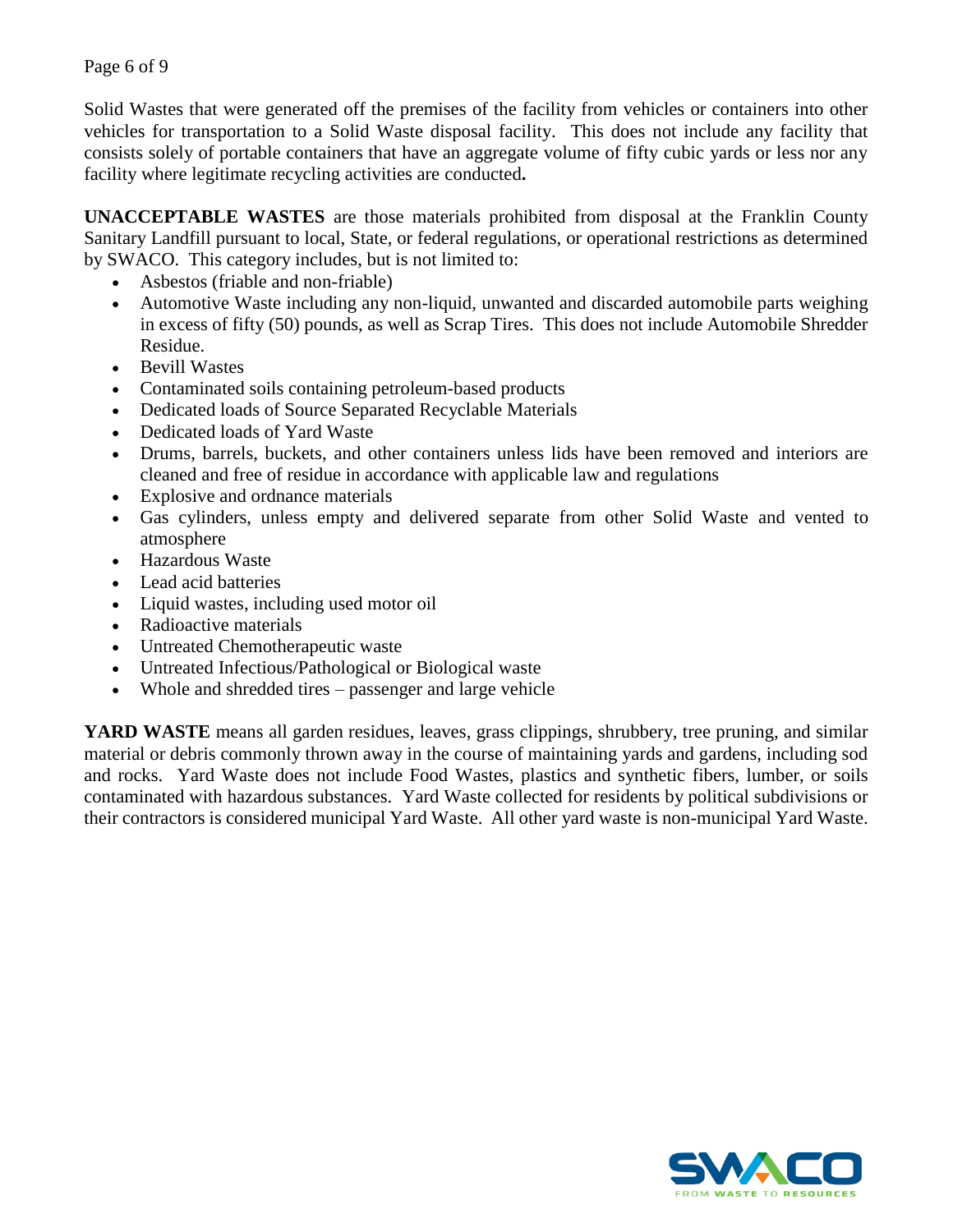## **Section 2: District Rules**

## **RULE 1-2017: DELIVERY OF SOLID WASTE TO DESIGNATED FACILITIES**

Except as otherwise permitted by Rule or applicable law, no Person shall deliver, or cause the delivery of, any Solid Waste generated within the District to any Solid Waste Facility other than a Designated Solid Waste Facility. This Rule does not apply to (i) any contract by and between the Board and any Person relating to the transportation, delivery, disposal, or Processing of Solid Waste or Recyclable Materials generated within the District, or (ii) Unacceptable Wastes.

## **RULE 2-2017: WAIVER FROM DESIGNATION**

Any Person or Applicant may request a waiver from the Board authorizing the delivery of all or any portion of the Solid Waste generated within the District to a Solid Waste Facility other than a Designated Solid Waste Facility. The Board may grant a waiver from the obligation to deliver Solid Waste generated within the District to a Designated Solid Waste Facility if the Board finds that issuance of a waiver for the requested Solid Waste materials: (i) is not inconsistent with projections contained in the Plan, (ii) will not adversely affect the implementation and financing of the Plan pursuant to the implementation schedule contained in the Plan, and (iii) is in accordance with SWACO's approved waiver guidelines and considerations, which may include an assessment of the Maximum Feasible Utilization of existing In-District Designated Solid Waste Facilities. Any Person or Applicant who submits a waiver request pursuant to Rule 2-2017 shall submit documents and information for consideration by the Board that support the issuance of the requested waiver. Any waiver granted by the Board shall be effective upon the execution of a waiver agreement between the Board and the Applicant setting forth the terms of such waiver and waiver fee, if any.

## **RULE 3-2017: DELIVERY OF SPECIAL WASTES TO NON-DESIGNATED FACILITIES**

Except as otherwise permitted by Rule, Special Wastes are hereby exempted from Rule 1-2017, provided before the Acceptance of any Special Waste materials, the Solid Waste Facility intended for the disposal of said waste materials supplies to SWACO a signed, notarized Certification Form stating the Facility agrees to remit any and all applicable fees for all Special Wastes received. For purposes of this section, any Solid Waste Facility and/or entity operating pursuant to this Rule consents to the reporting requirements of Rule 6-2017, as well as any and all reasonable requests for scale reports, invoices, and/or any other relevant documentation, and shall subject said Facility or entity that receives, handles, or disposes of Special Wastes generated within the District to inspections by SWACO staff during any reasonable business hour. Submittal of the Certification Form, and subsequent operation pursuant to the requirements of this Rule, shall be in effect for the calendar year of issuance and can be renewed for subsequent calendar years.

## **RULE 4-2017: PROHIBITION ON DISPOSAL OF PROCESSED OR SOURCE SEPARATED RECYCLABLE MATERIALS**

No Person shall deliver Processed Recyclable Materials or Source Separated Recyclable Materials to a Solid Waste Facility for disposal without the prior written consent of the Board.

## RULE 5-2017: PROHIBITION ON COMMINGLING OF SOURCE SEPARATED RECYCLABLE MATERIALS WITH OTHER SOLID WASTE

No Person shall commingle or combine Source Separated Recyclable Materials with other Solid Waste without prior written consent of the Board.

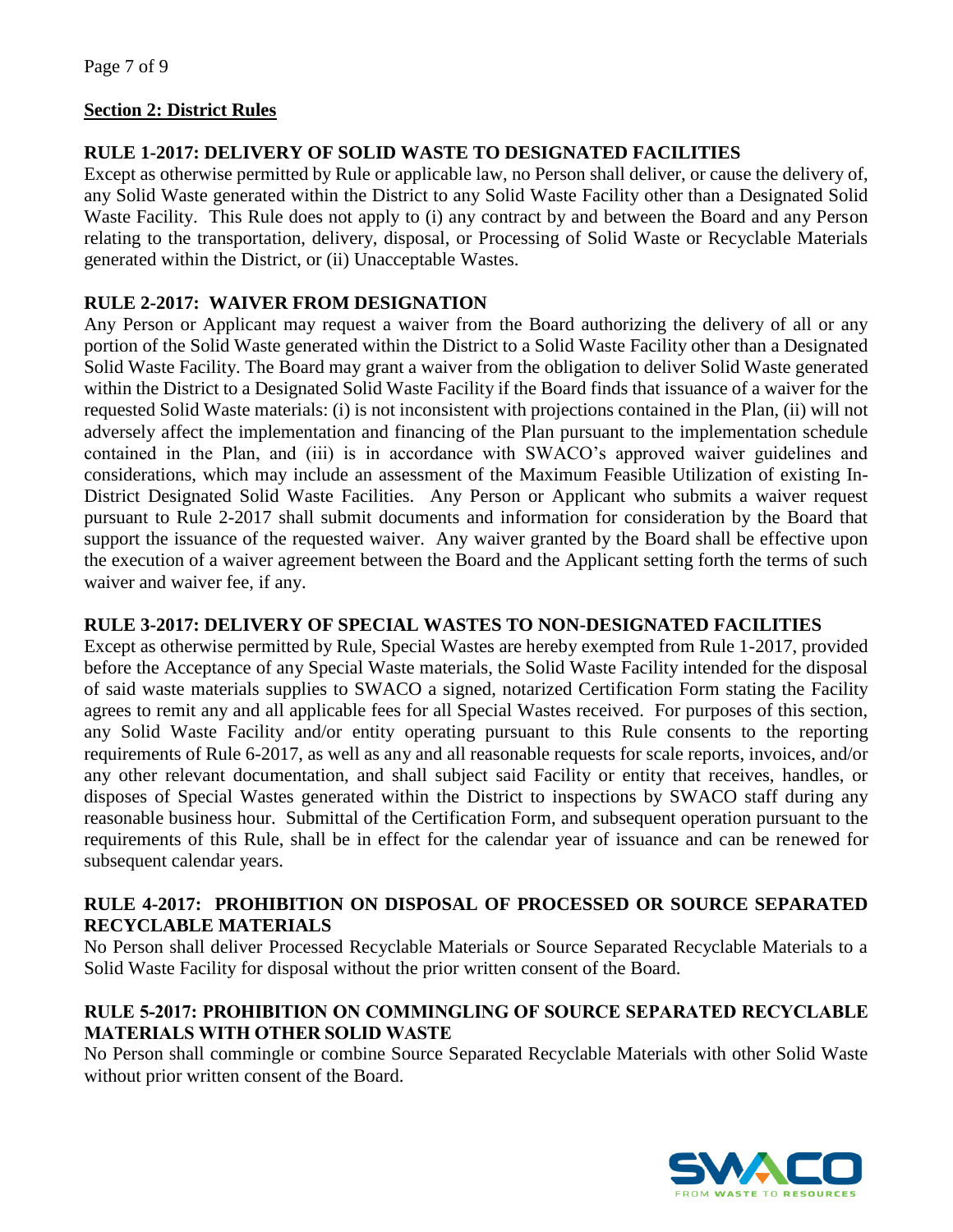### **RULE 6-2017:** SOLID WASTE AND RECYCLABLE MATERIAL REPORTING REQUIREMENTS

Any Solid Waste Facility Accepting or Processing Solid Waste generated in the SWACO District, including Source Separated Recyclables, shall report to SWACO the amounts and types of materials received. All reports shall be submitted at least annually on the forms as provided by SWACO and shall include the following information:

- (i) The tonnage and/or volume of Solid Waste or Recyclable Materials,
- (ii) The types of Recyclable Materials collected and/or the Facility receiving the Recyclable Materials, if not the reporting Facility,
- (iii)Generator or material origin whether the materials originated from a residential, commercial, or industrial establishment, and
- (iv)The amount of residual Solid Waste (i.e., contaminated or unusable material), if any, which is subject to the applicable SWACO fees and must be delivered to a SWACO Designated Solid Waste Facility for disposal.

In the case of a truck or container used for the collection of Solid Waste and/or Recyclable Materials that commingles materials both inside and outside the borders of the SWACO District, a reasonable estimate shall be made as to the Recyclable Material attributed to the SWACO District for reporting purposes.

# **RULE 7-2017: CONSTRUCTION, MODIFICATION, AND IMPROVEMENTS TO SOLID WASTE FACILITIES**

No Person shall construct, enlarge, improve, Modify, or replace any Solid Waste Facility until General Plans and Specifications of the proposed improvement or Modification have been submitted to and approved by the Board as complying with the SWACO Solid Waste Management Plan. General Plans and Specifications for the proposed Facility shall be submitted to the Board, Attention: Executive Director, 4239 London Groveport Road, Grove City, Ohio 43123. All such General Plans and Specifications shall be clearly marked as complying with the requirements of District Rule 7-2017 and Section 343.01(G)(2) of the Revised Code. No Applicant shall Modify, construct, or operate a Solid Waste Facility unless the Board has determined that the proposed construction or Modification of a Solid Waste Facility assures the Maximum Feasible Utilization of any Designated Solid Waste Facility located within the District and said proposal complies with the District Solid Waste Management Plan. Rule 7-2017 does not apply to a Solid Waste Facility owned, operated, or to be owned or operated by SWACO.

# **RULE 8-2017: PROHIBITION ON OPEN DUMPING AND OPEN BURNING**

No Person, regardless of intent, shall violate Ohio Revised Code §3734.03 or burn Solid Wastes in any unapproved container or in an open fire except as specifically set forth in Ohio Administrative Code Rule 3745-19-04.

## **RULE 9-2017: DISPOSAL OF REFRIGERANT CONTAINING APPLIANCES**

No Person shall deliver an appliance for disposal or Recycling which contains refrigerant material, including any air conditioner, refrigerator, chiller, or freezer, except as in compliance with the Code of Federal Regulations, 40 CFR 82.152-156.The SWACO Board of Trustees may waive any extra fees for the Processing and/or disposal of such appliances by during planned community collection events as part of the implementation of the SWACO Solid Waste Management Plan.

## **RULE 10-2017: ACCESS AND USE OF SWACO FACILITIES**

No Person shall violate any term or condition relating to access and/or the use of Solid Waste Facilities owned or leased by SWACO, including any published safety policies or guidelines established for said Facilities.